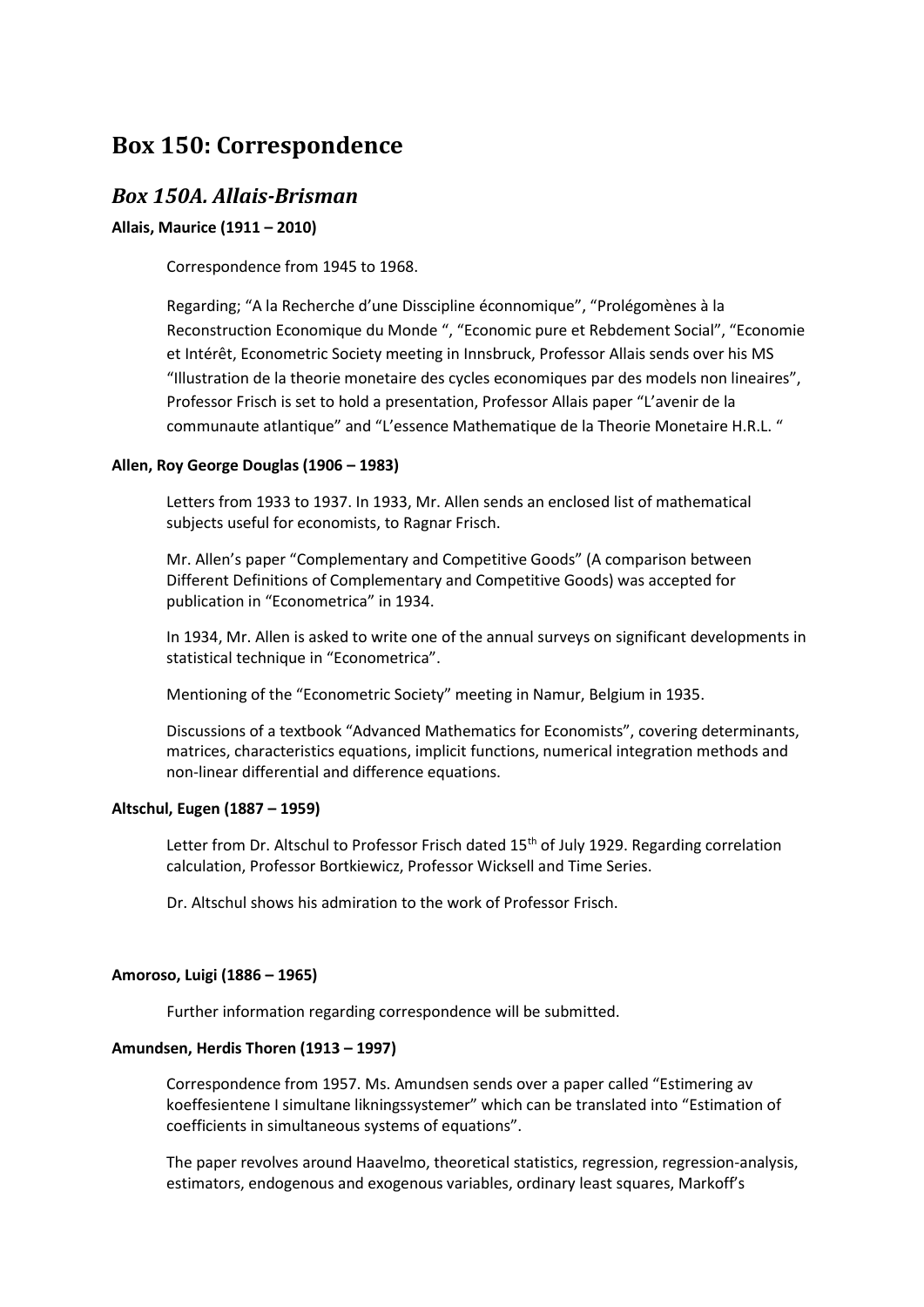theorem, Forecasting-problem, reduced form, stochastic linear equation systems, "time-lag", autocorrelation, consistent estimators, estimation, hypothesis testing and "Minimum Distance Method" by Wolfowitz.

# **Anderson, Oskar Nikolai (1887 – 1960)**

Correspondence from 1925 1939.

The correspondence revolves around: "En ny metode I sandsynlighetsregningen", Recurrence formulae for the moments of the point binomial", "The Analysis of Statistical Time Series", discussion in 1934 about he start up of an "econometric catalogue" in the columns of "Econometrica", exchanging of publications between the institute of economics in Oslo and the institute in Sofia.

The correspondence also contain a letter from Professor Anderson to Dr. Marjolin, dated 05.07.1939. The letter is written in French.

# **Aukrust, Odd (1915 – 2008)**

#### **Correspondence from 1938 to 1967**

Further information regarding correspondence will be submitted.

#### **Bieber, Herbert**

Correspondence from 1927

Further information regarding correspondence will be submitted.

# **Bjerve, Petter Jakob (1913 – 2004)**

Further information regarding correspondence will be submitted.

#### **Blat, A**

Letter dated 12. May 1926 regarding travel arrangements

# **Boninsegni, Pascal (1869 – 1939)**

Further information regarding correspondence will be submitted.

#### **Bose, Debkumar**

Letter from Professor Frisch to Mr. Bose dated April 15 1964. Regarding a visit in Oslo. Also mentioning Professor Abdul G. Khan, Nemtchinov and Dr. Salah Hamid.

# **Bowley, Arthur Lyon (1869 – 1957)**

Further information regarding correspondence will be submitted.

# **Brisman, Sven (1881 – 1953)**

Correpondence from 1927 and 1928

Further information regarding correspondence will be submitted.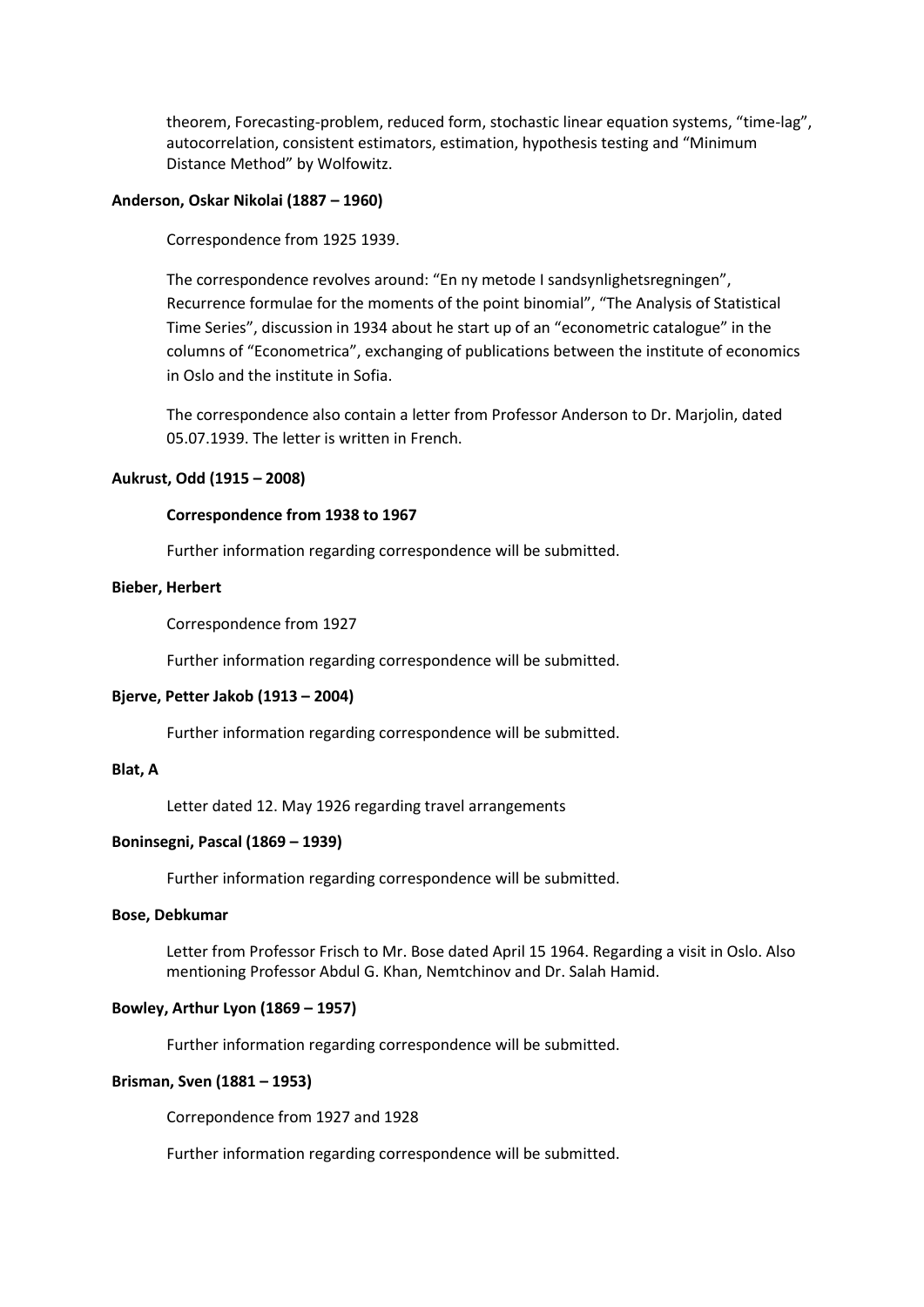# *Box 150B. Bøe - Fanno*

# **Bøe, Gunnar (1917 – 1989)**

Further information regarding correspondence will be submitted.

### **Cowles, Alfred (1891 – 1984)**

Correspondence from 1926 to 1949

Further information regarding correspondence will be submitted.

#### **Chipman, John S. (1926-)**

Correspondence from 1960 to 1969 regarding the Econometrica issue in honor of Frisch in April 1960 and Chipman's translation of "Sur un problème d'economie pure"

# **Craig, Cecil C.**

Correspondence in 1928. April 17, 1928 Cecil Craig express interest in Professor Frisch's doctor thesis on semi-invariants and moments. Mentioning of Metron, Dr. Gini and methods of Thiele's semi-invariants in statistics.

In a letter from May 8 of 1928, Professor Frisch writes to Dr. Craig where he express his interest in Dr. Craig's plan of preparing an expository monograph on semi-invariants.

The response from July 17 1928 tells us that Dr. Craig has studied Professor Frisch's memoir and found use of it.

#### **Dalenius, Tore**

Letters from 1955. The first letter from Mr. Dalenius to Professor Frisch is very hard to read due to a weak copy. The response from Professor Frisch from  $31<sup>st</sup>$  of March 1955 revolves around input-output-table, columns, costs and "Linnes system".

#### **Darmois, Georges (1888 – 1960)**

Further information regarding correspondence will be submitted.

#### **Divisia, François (1889 – 1964)**

Further information regarding correspondence will be submitted.

#### **Edelberg, Victor**

Correspondence from 1934 and 1935

Further information regarding correspondence will be submitted.

#### **Erichsen, Eivind (1917 – 2005)**

Correspondence from 1945

Further information regarding correspondence will be submitted.

#### **Fanno, Marco (1878 – 1965)**

Corresponenve from 1932 and 1933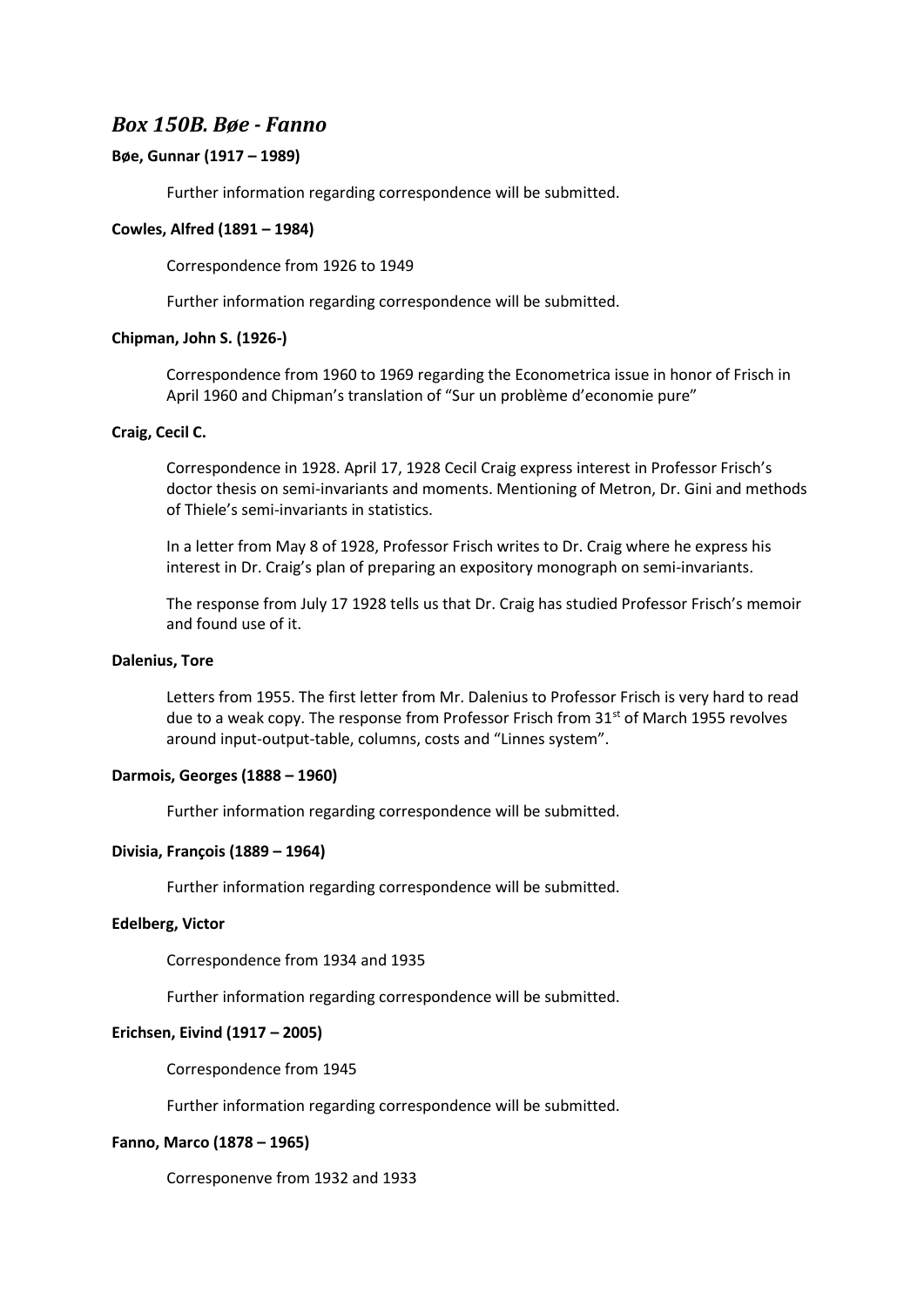Further information regarding correspondence will be submitted.

# *Box 150C Fisher – Gini*

# **Fisher, Irving (1867 – 1947)**

Correspondence from 1926 to 1941.

Total letters from Frisch to Fisher, 92.

Total letters from Fisher to Frisch, 154.

1928-1929: Correspondence regarding Frisch's stay at Yale University as Assistant Professor, January 1930- January 1931, and the preparations in beforehand. Further correspondence about Frisch's stay in the US.

1930-1932: Correspondence about the Econometric Society, and the founding of the Econometrica Science Journal. Frisch elected as Editor of the journal. Discussion of the policy of selecting new members of the Econometric Society, and potential new members. Offer from Alfred Cowles to finance the Econometric Society, and talks of arranging a meeting between Cowles and Frisch. Also the issue of electing a successor to Fisher as President of the Econometric Society.

1933-1941: Correspondence about the Econometric Society and Econometrica. Discussion about some of Fisher's papers, including "Income in theory and income taxation in practice". Fisher congratulates Frisch with the birth of his daughter, and there is discussion about Fisher's "100% reserve" theory/proposed system.

# **Fossati, Eraldo (1902 – 1962)**

Correspondence from 1947 to 1956

Further information regarding correspondence will be submitted.

# **Fréchet, Maurice (1878 – 1973)**

Further information regarding correspondence will be submitted.

# **Gibrat, Robert (1904 – 1980)**

Correspondence from 1936 and 1937.

Revolves around "Resultat des Etudes Statistiques sur le Mouvement des Affaires, Economic Macro Dynamics, Professor Frisch's paper "Propagation Problems and Impulse Problems in Dynamic Economics", utility measurement, Oxford meeting, "Sur un problème d'économie pure".

# **Gini, Corrado (1884 – 1965)**

Letters from 1930 to 1961. Professor Gini is an admirer of Professor Frisch, and Professor Frisch is happy to send a manuscript of "A method of Decomposing Statistical Series" for publication in "Metron".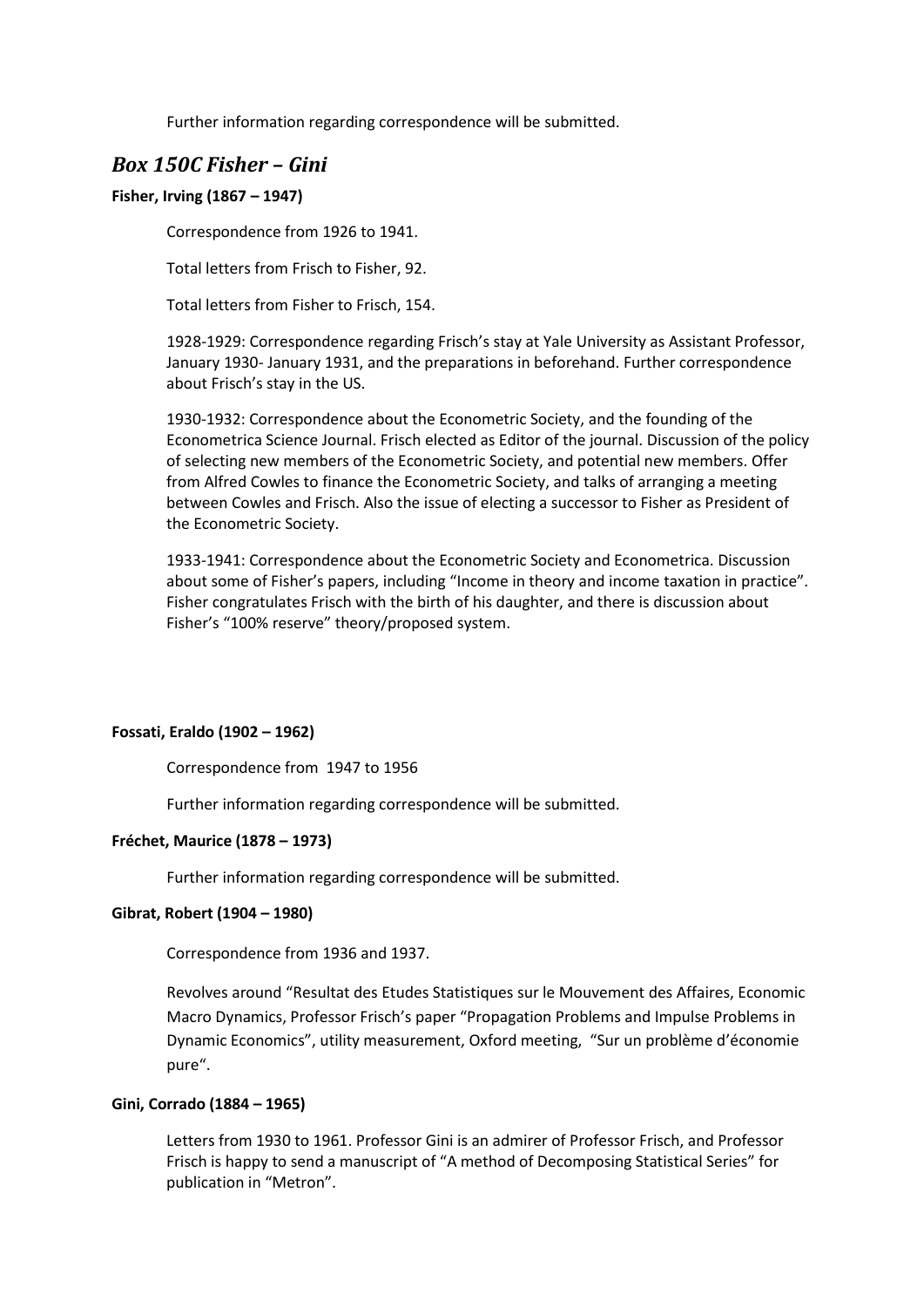There seems to have been some issues with the mail, as initially Professor Gini was not able to receive the paper by Professor Frisch.

A letter dated November 18, 1930 Professor Frisch tells Professor Gini about his new work on time series. He also tells him that Professor Joseph Schumpeter will use the method developed by Professor Frisch, in his study of "Longer Fluctuations in the General Price Level in the United States".

Included in the correspondence is some letters between Professor Frisch and Hotel Pennsylvania, trying to locate the missing envelope. Professor Fischer's secretary supposedly delivered the envelope, but somehow it went missing.

Letter dated January 19, 1931 discussion of Bortkiewicz and others regarding "the mean difference". Professor Gini is elected a charter member of the Econometric Society, and Professor Frisch joins Professor Fischer in his urging Professor Gini to accept the election.

Discussions of Nordic Statistical Journal, index numbers necessary and sufficient conditions, circular test, transitive test, average weights, Gini's crossed aggregate and Gini's crossed triangular index.

In a letter dated may 3<sup>rd</sup> 1932, Professor Frisch is asking Professor Gini on the proofs of his paper on difference equations.

In a letter dated 13<sup>th</sup> May 1933 Professor Frisch shows extreme interest in Professor Gini's paper "Contrastes entre les Theories Economioues et led Faits" He congratulates Professor Gini on his work and is looking forward to reading the whole volume.

In January of 1934, there is a discussion upon the quality and possible improvements for "Econometrica".

A discussion of a possible "Econometric Catalogue", in a letter dated  $1<sup>st</sup>$  of February 1934 Professor Gini writes one interesting thing: "I do not see how it is possible to include demography in econometrics and I think that only some subjects of statistical technique may be included in econometrics". Professor Frisch answers that some leave-way may be given in particular types of study, for instance historically significance or of a purely statistical technical study.

Further discussion on index numbers in the correspondence in December 1935.

August 28<sup>th</sup> 1936 Professor Frisch thanks Professor Gini for his contribution to Econometrica with the paper "Methods of Eliminating the Influence of Several Groups of Factors".

Correspondence in August 1957 discusses demographical work.

# *Box 150D. Glover – Malinvaud*

### **Glover, James W.**

A thank you-letter sent from Mr. Glover to Professor Frisch on February 26 1929. He expresses his gratitude for the reprint of "Changing Harmonics and Other General Types of Components on Empirical Studies".

# **Haavelmo, Trygve (1911 – 1999)**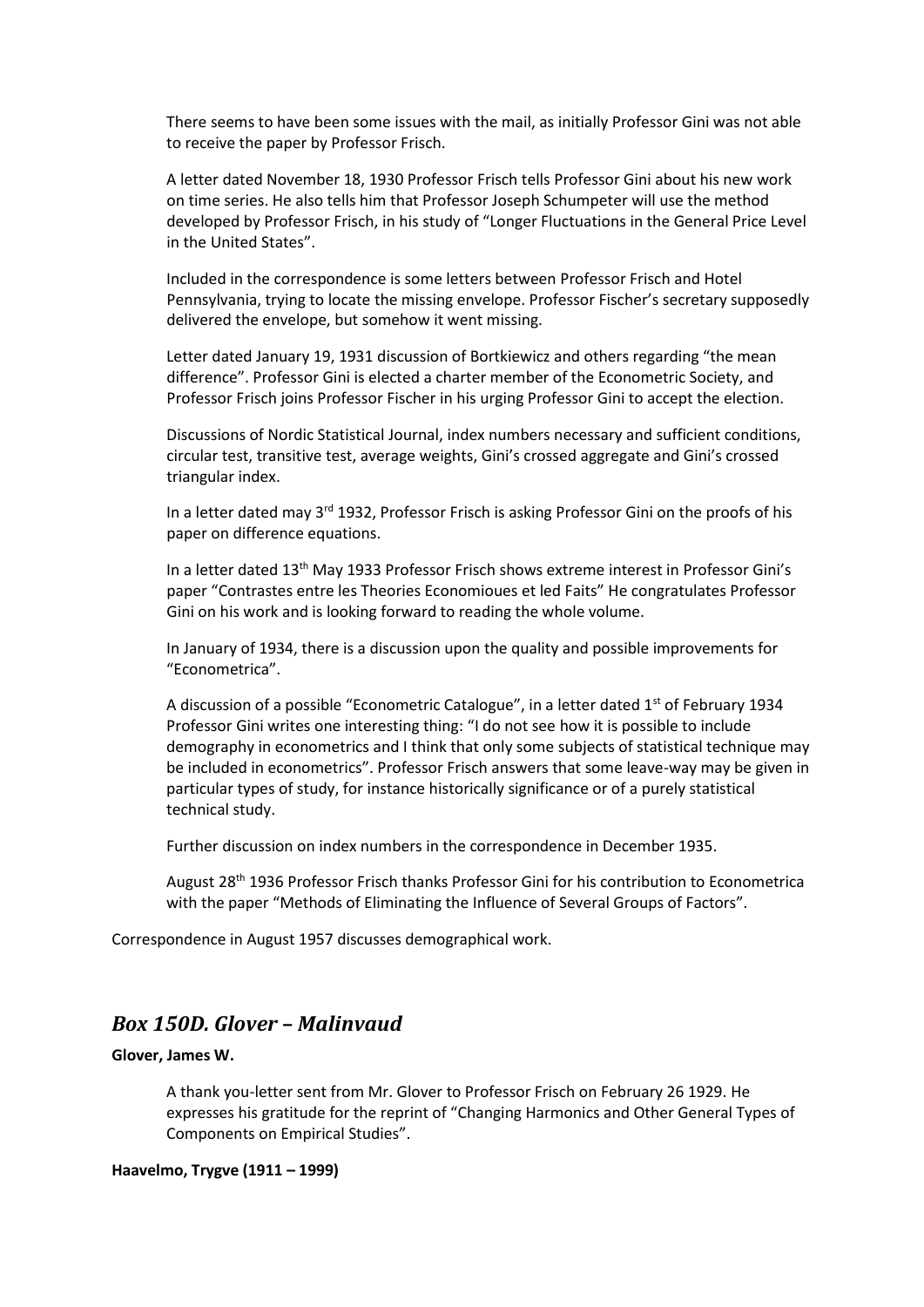#### Correspondence from 1936 to 1962

#### Further information regarding correspondence will be submitted.

#### **Habr, Jaroslav**

A mathematical note from Professor Frisch in 1963

Further information regarding correspondence will be submitted.

#### **Hadamard, Jacques (1865 – 1963)**

Letter dated April 13. 1929. Discussions of average among other things. The letter is written in French.

# **Hansen, Bent (1920 – 2002)**

Correspondence from august 1957. Financing of studies, Tinbergen, "Oslo Decision Models", and "Matematikskinnämnden".

#### **Hoff, Trygve J.B. (1895- 1982)**

Letter dated 24. August 1964 from Professor Frisch to Dr. Philos Trygve J.B. Hoff. The letter revolves around the economic situation in Norway and economic policy.

Perfect competition, Norwegian labor party, investment, industry and "Aftenposten".

# **Hotelling, Harold (1895 – 1973)**

Correspondence from 1927 to 1951

Correspondence in 1931 revolves around Stanford, cumulants, Thieles's "semi-invariants", "Sur les semi-invariants et moments employes dans l'etude des distributions statistiques", Øystein Ore, partial correlation, "Correlation and Scatter in Statistical Variables", Nordic Statistical Journal, multiple correlation, matrices, The Economics of Exhaustible Resources", Cleveland paper, Walker's Weather Cycle Theory and Econometrica.

1932: Professor Fischer, John Bates Clark, Professor Hotelling's paper "Edgeworth's Taxation Paradox" which is going to be presented at the New Orleans meeting of the Econometric Society, Section K, Journal of Political Economy.

1933: American Statistical Association, standard errors and their significance, Mr. Nelson, advanced courses in statistics, Vinogradoff.

1934: Multi-factor problem, London School of Economics, "Demand Function Subject to a Limited Budget", "Student t-distribution", Professor Creedy is proposed as a member of Econometric society.

1935: Lerner, Singer, Duopoly and spacial competition, "Confluence Analysis", matrices, Dr. Tintner and his papers "Monopoly over Time" and "Income over Time".

1936: "Generalized Multiple Correlation for Pairs of Sets of Economic Variates", international mathematical congress in Oslo, congratulations to Professor Hotelling on becoming President, English Royal Statistical Society (J. O. Irwin), American Statistical Association, Oxford meeting of the Econometric Society, Mendershausen.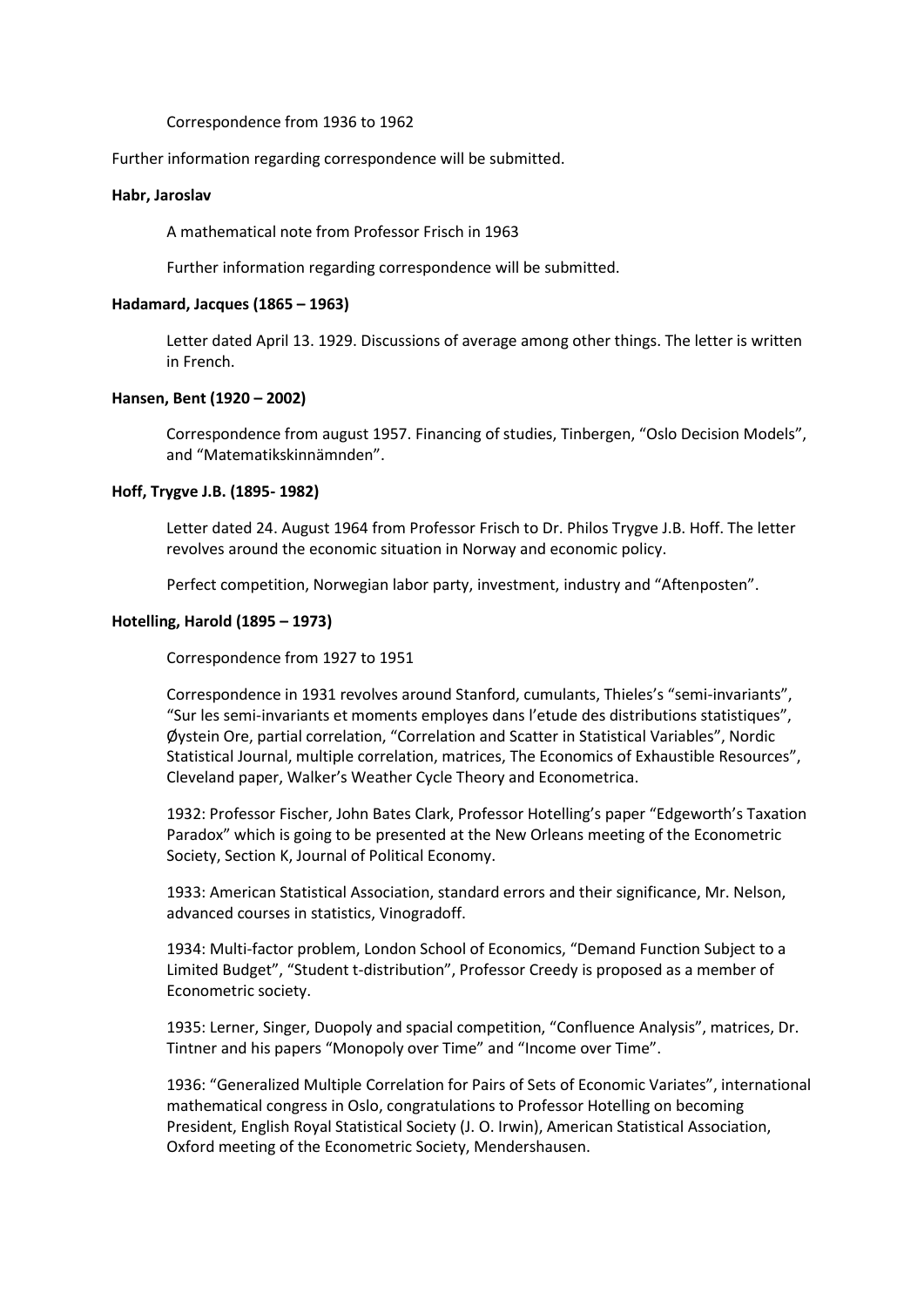1937: A paper by Stephen Leacock in the Atlantic Monthly, Kalecki and the idea of national chapters of the Econometric Society.

1938: "New methods of Measuring Marginal Utility", agreement that discussions of papers adds to the understanding of the subject involved, "The Relation of Prices to Marginal Costs in an Optimum System" (a note by professor Hotelling, which is inspired by Professor Frisch's comments on the paper "The General Welfare"), "The Dupuit Taxation Problem", a note by Mr. Baster with comments, Preinreich's paper, Henry Schultz's sudden death.

1939: "The election of Variates for Use in Prediction" (Hotelling's paper), discussions of work by: Douglas, Court, Lotka, Shewhart, McIntyre, Bennett and Bain. "conjectural derivative", a paper on Henry Schultz by Hotelling, replacement rates(Professor Hotelling shows great interest in Professor Frisch's work on the topic), copy of correspondence with Dr. Preinreich and his paper "The Economic life of industrial equipment", "A FURTHER NOTE ON THE DUPUIT TAXATION THEOREM (BY Ragnar Frisch), "A final Note by Professor Hotelling.

The correspondence also contains the paper "The Dupuit Taxation Theorem"-paper by Professor Frisch. The paper revolves around Professor Hotelling's paper "The General Welfare…"

A letter from January 3<sup>rd</sup> 1947 revolving the second world war, Mr. Radhakrishna Rao and his paper on linearity of regression.

Correspondence from April 1951 regarding inversion of matrices, solutions of linear equations and electronic digital computers and their role in computing and calculating.

# **Ichimura, Shinichi (1925 - )**

Letter from Professor Ichimura to Professor Frisch dated March 18, 1958. Discussion of the paper "The Mathematical Structure of a Decision Model: The Oslo Sub-Model" in Metroeconomica. As this paper seems to interest Mr. Ichimura in his work on the Japanese economy. Mr. Ichimura is at the time of the letter, working on his papers and studies in "Macro-Decision Model for the Japanese Economy" and research of an output-input analysis of the Japanese economy. Hence, he is asking Professor Frisch for advice to further his research.

#### **Jahn, Gunnar (1883 – 1971)**

Letters from 1964. Letters from Professor Frisch to director Gunnar Jahn, Professor Frisch wants to set up a meeting and suggest Kennedy and Khrusjtsjov as a candidate for the Nobel peace prize. For further information, see correspondence between Frisch and Neyman.

### **Jantzen, Ivar (1875 – 1961)**

Correspondence from 30<sup>th</sup> of January 1929

Further information regarding correspondence will be submitted.

#### **Johansen, Leif (1930 – 1982)**

Further information regarding correspondence will be submitted.

#### **Kalecki, Michat (1899 – 1970)**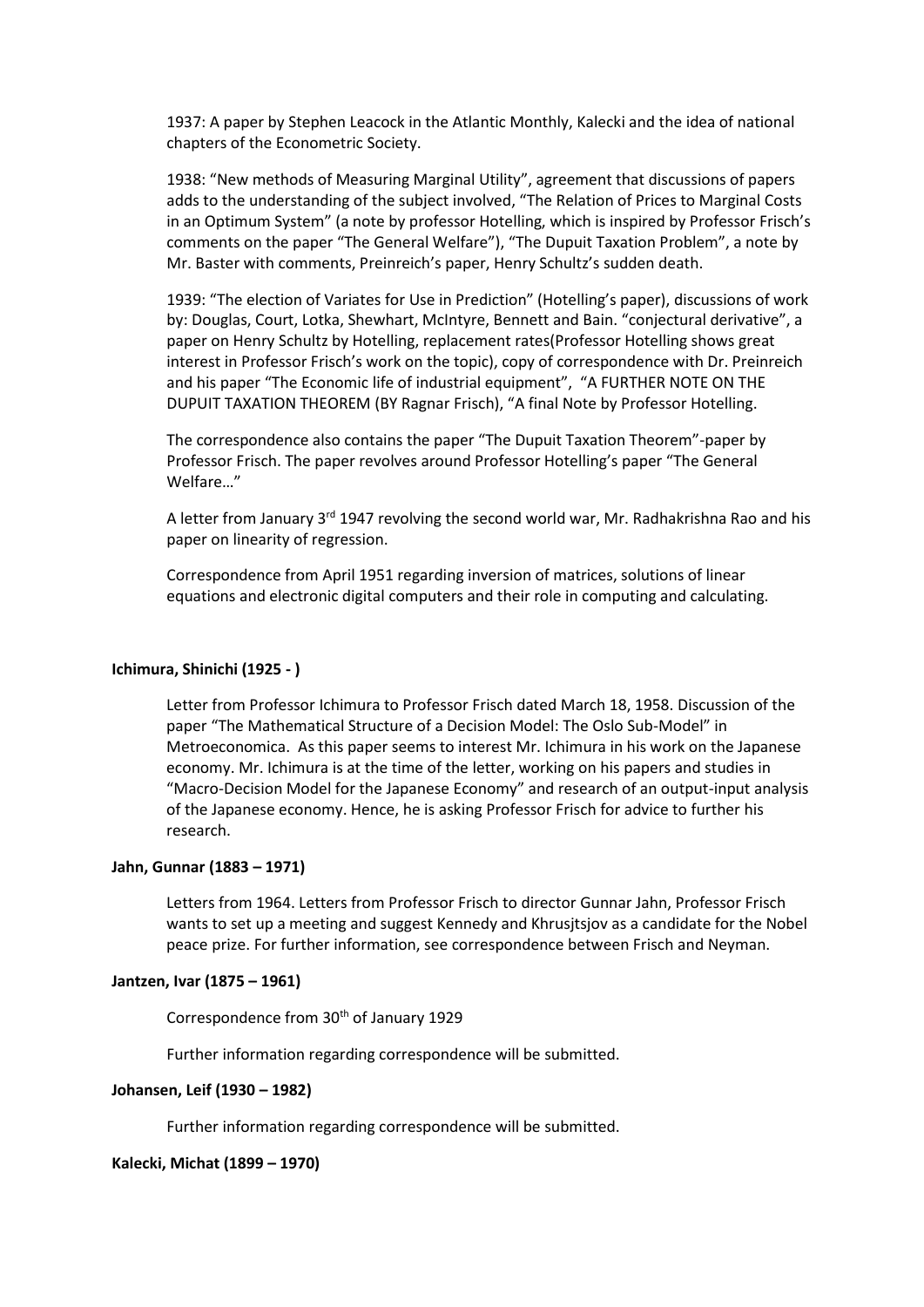Letters from 1934 to 1949. In 1934, Dr. Kalecki sends his article on macro-dynamics for submission to "Econometrica". He also sends Professor Frisch some data on Tobacco in Poland.

Discussions of the paper in the meeting of the Econometric Society at Stresa.

Professor Frisch asking Dr. Kalecki if his institute will be able to give some financial contribution to "Econometrica", but Dr. Kalecki responds that they have limited budgets. Dr. Kalecki is also very satisfied with receiving a copy of Professor Frisch's book "Statistical Confluence Analysis by means of Complete Regression Systems".

Professor Tinbergen made some remarks on Dr. Kalecki's paper, hence in 1935 he wrote the paper "Comment on Macrodynamic Theory of Business Cycles, which was accepted by Ragnar Frisch as a contribution to "Econometrica".

Dr. Kalecki is invited to stay and work at the Institute in Oslo in the fall of 1936. Likewise, Professor Frisch is invited to a meeting of the Sub-Commission after Dr. Kalecki is appointed at the United Nations. Subjects discussed at the meeting is Employment, short-term aspects of economic stability, current economic trends and methods of analyses.

## **Kameda, T**

Correspondence from 1928

Further information regarding correspondence will be submitted.

#### **Keilhau, Wilhelm (1888 – 1954)**

Further information regarding correspondence will be submitted.

#### **Keynes, John Maynard (1883 – 1946)**

Further information regarding correspondence will be submitted.

#### **Keyserling, Leon (1908 – 1987)**

Letter from Professor Frisch to Dr. Keyserling dated 30.June 1958. Discussions of "The Recession", maximum employment, economic planning, utilization of resources, inflation.

Professor Frisch writes that without planning it is not possible to assure full utilization of resources and at the same time avoid inflation. However, with rational planning, both goals can be achieved. In addition, one will be able to determine the least amount of bureaucracy needed for such a result.

#### **Klein, L.R. (1920** – **2013)**

Further information regarding correspondence will be submitted.

# **Koopmans, T. (1910 – 1985)**

Correspondence from 1948-1951

Further information regarding correspondence will be submitted.

#### **Kronsjø, Tom**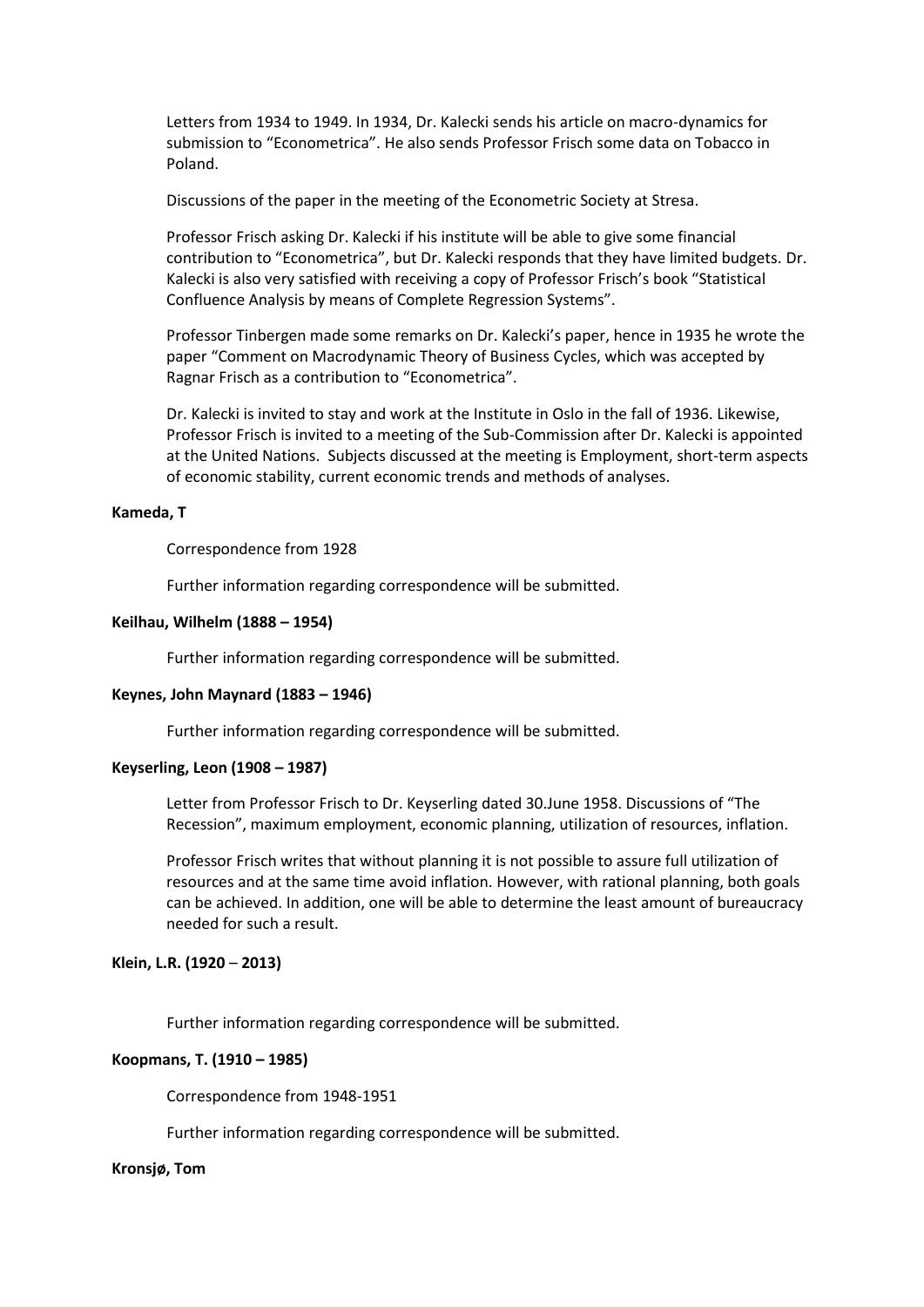Letter from Professor Frisch from fifth of November 1962. Discussion over a table that Mr. Kronsjø has made, and his appearance and presentation of this table.

Further information regarding correspondence will be submitted.

# **Lindahl ,Erik (1891 – 1960)**

Further information regarding correspondence will be submitted.

#### **Lutfalla, Georges**

Correpsondence from 1928 and 1929

Further information regarding correspondence will be submitted.

## **Malenbaum, Wilfred (1913 – 1996)**

Correspondence in 1938. Mr. Malenbaum wishes to spend a term at the Institute of Economics. He wants to attend some of Professor Frisch's seminars in statistics.

#### **Malinvaud, Edmond (1923 – 2015)**

Further information regarding correspondence will be submitted.

# *Box 150E. Marschak – Pietri-Tonelli*

#### **Marschak, Jacob (1898 – 1977)**

Further information regarding correspondence will be submitted.

#### **Medow, Paul**

Further information regarding correspondence will be submitted.

## **Meidell, Birger (1882 – 1958)**

Further information regarding correspondence will be submitted.

#### **Millot, Stanislav**

Correspondence from 1926 regarding rf1926h

#### **Mills, Frederick C (1892 – 1964)**

Correspondence from 1928 and 1929.

Further information regarding correspondence will be submitted.

#### **Mirimanoff, Dmitry (1861 – 1945)**

One letter dated 6th of June 1926 from Mr. Mirimanoff to Professor Frisch. The letter is written in French.

Other correspondence from 1928 written in French.

#### **Moret, Jacques**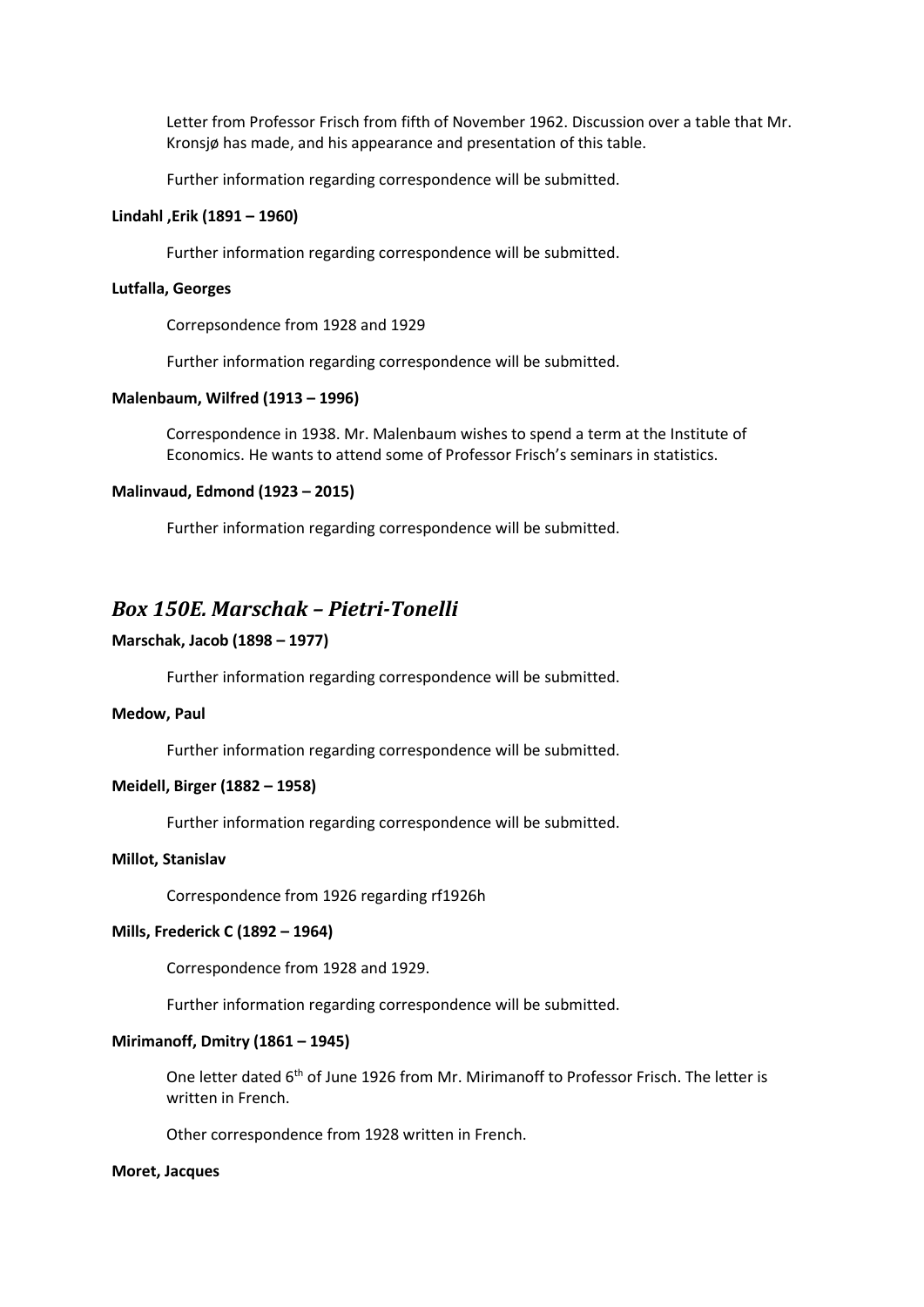Correspondence from 1931 and 1935

Further information regarding correspondence will be submitted.

# **Munthe, Preben**

Letter from Mr. Munthe to Professor Frisch dated 26.February 1947. Welcome home letter to Professor Frisch and Mr. Munthe is requesting Professor Frisch to write an article about an "international budget".

Further information regarding correspondence will be submitted.

#### **Myrdal, Gunnar (1898 – 1987)**

Further information regarding correspondence will be submitted.

#### **Nagell, Trygve (1895 – 1988)**

Letter to Professor Frisch dated May 6, 1926. Mr. Nagell describing Paris, Mathematics and solutions to Fermat's problem.

Further information regarding correspondence will be submitted.

#### **Neyman, Jerzy (1894 – 1981)**

Letters from 1936 to 1971. Contains letters discussing Dr. Neyman's theory of testing hypothesis (using terms like "biassed" and "unbiased"), linearity of regression and Econometrica.

Discussion of Nobel Peace Prize (1964), Professor Neyman initially suggest giving the Nobel Peace Prize to Dr. Martin Luther King, professor Frisch agrees this is a good candidate, but he also launches another candidate: John F. Kennedy (post mortem) and Nikita Khrusjtsjov for their contributions during the Cuba crisis. Professor Neyman discuss with his colleagues and agrees that John F. Kennedy and Nikita Khrusjtsjov is the best candidate. Unfortunately, the Nobel Peace Prize Committee has a reluctance to award the prize post mortem, so it is not a plausible candidate.

Further discussion of "Foundations of Behavioristic Statistics" and Dr. Helmut Swoboda's "Statistik". Statistical properties such as median, the arithmetic average, the harmonic average, the geometrical average and the most frequent value.

# **Nybølle, Hans C. (1885 – 1947)**

Further information regarding correspondence will be submitted.

### **Ohlin, Bertil (1899 – 1979)**

Correspondence from 1928 to 1969

Further information regarding correspondence will be submitted.

#### **Oppegaard, K.F.**

Correspondence from June 1950. Professor Frisch asked the engineer Oppegaard, if he could review his paper "Converging dyadic approximations by means of partially unknown elements". Mr. Oppegaard is receiving additional support from one of his co-workers, Ibb Høivold.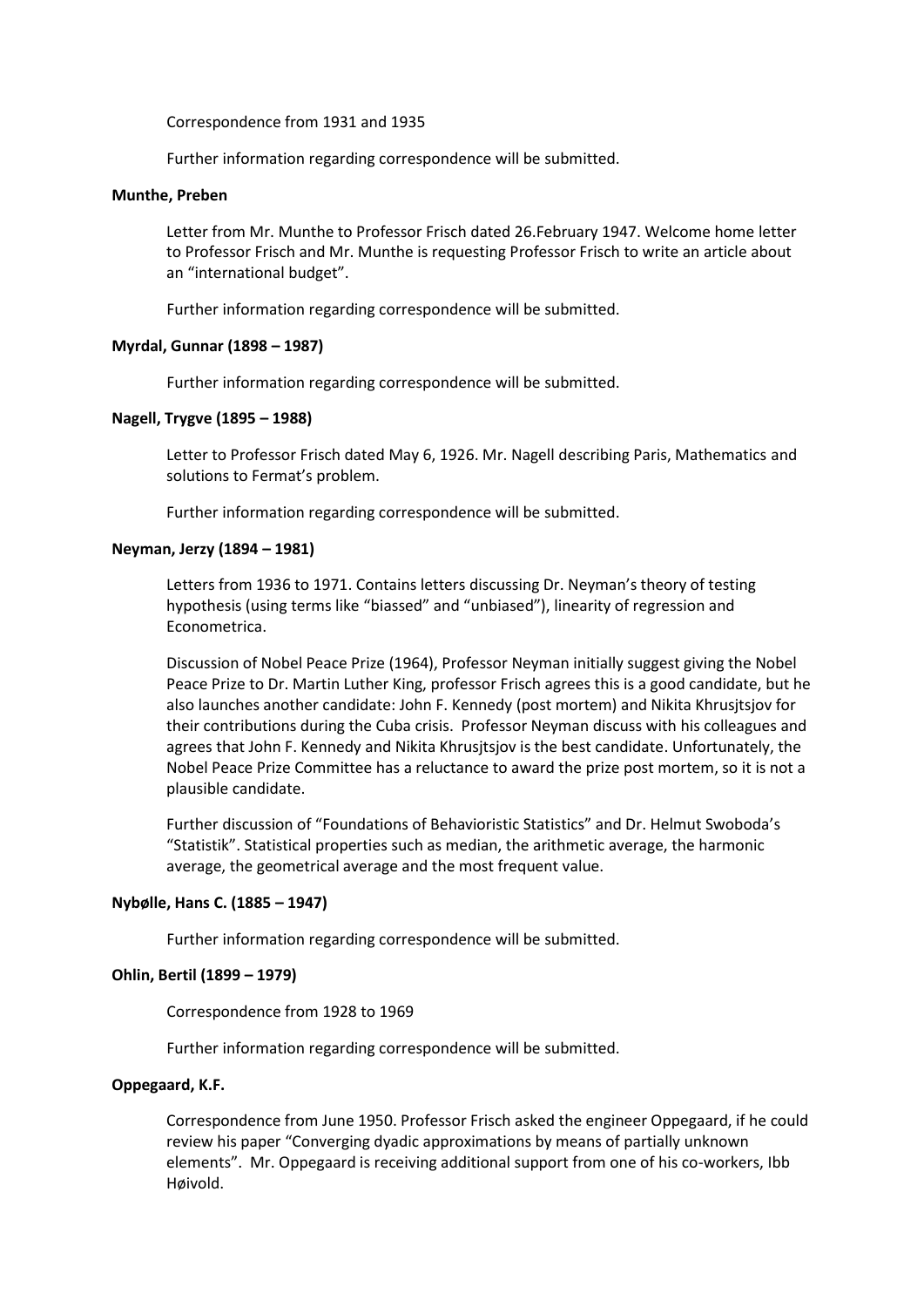#### **Pearson, Egon Sharpe (1895 - 1980)**

Letter dated 19<sup>th</sup> of July 1936. A thank you letter from Ragnar Frisch to Dr. Pearson on the contributions in the theory of testing hypothesis.

#### **Petersen, Erling (1906- 1992)**

Correspondence from April 1952. Discussion over liberalism, regulations, objectivity and objectivity in science.

#### **Pietri-Tonelli, Alfonso de**

Correspondence from 1928

Further information regarding correspondence will be submitted.

# *Box 150F. Powell - Schultz*

# **Powell, Alan (1937 - )**

Letter from Mr. Powell to Professor Frisch sent 11. September 1964. Mr. Powell shows a great interest in Professor Frisch's article "Dynamic Utility" appearing in the July 1964 issue of Econometrica.

Professor Frisch is interested in empirical evidence for the magnitude of the flexibility of the marginal utility of income. Mr. Powell has completed a study on postwar consumption data in Australia, and wants to present his empirical evidence. The value of the study is of 2.7.

#### **Rasmussen, Poul Nørregaard**

Letters from 1958 and 1972. Letter to Professor Rasmussen in 1958 discussing: Autonomy, exogenous, endogenous variables and demand.

Correspondences in December 1972 regarding Christmas, Wicksell, SMEK, Danish macro, Haavelmo and "Arrow's Impossibility Theorem".

#### **Reiersøl, Olav (1908 – 2001)**

Correspondence from 1945 to 1948 primarily regarding Reierstøl's stays in Sweden and USA and employment opportunities at the University of Oslo.

#### **Ricci, Umberto (1879 – 1946)**

Further information regarding correspondence will be submitted.

#### **Robinson, Joan (1903-1983)**

Correspondence from 1950 to 1962. In a letter dated 28<sup>th</sup> Feburary 1950 Frisch invites Robinson to fill the position as associate editor in Econometrica. In a letter dated 4<sup>th</sup> March Robinson states that she is not able to accept the invitation.

#### **Robinson, Marshall A. (The Ford Foundation)**

Correspondence from 1964. October  $21<sup>st</sup>$  1964, Dr. Robinson Invites Professor Frisch to America and a conference on economic planning at Princeton, New Jersey. Attached is also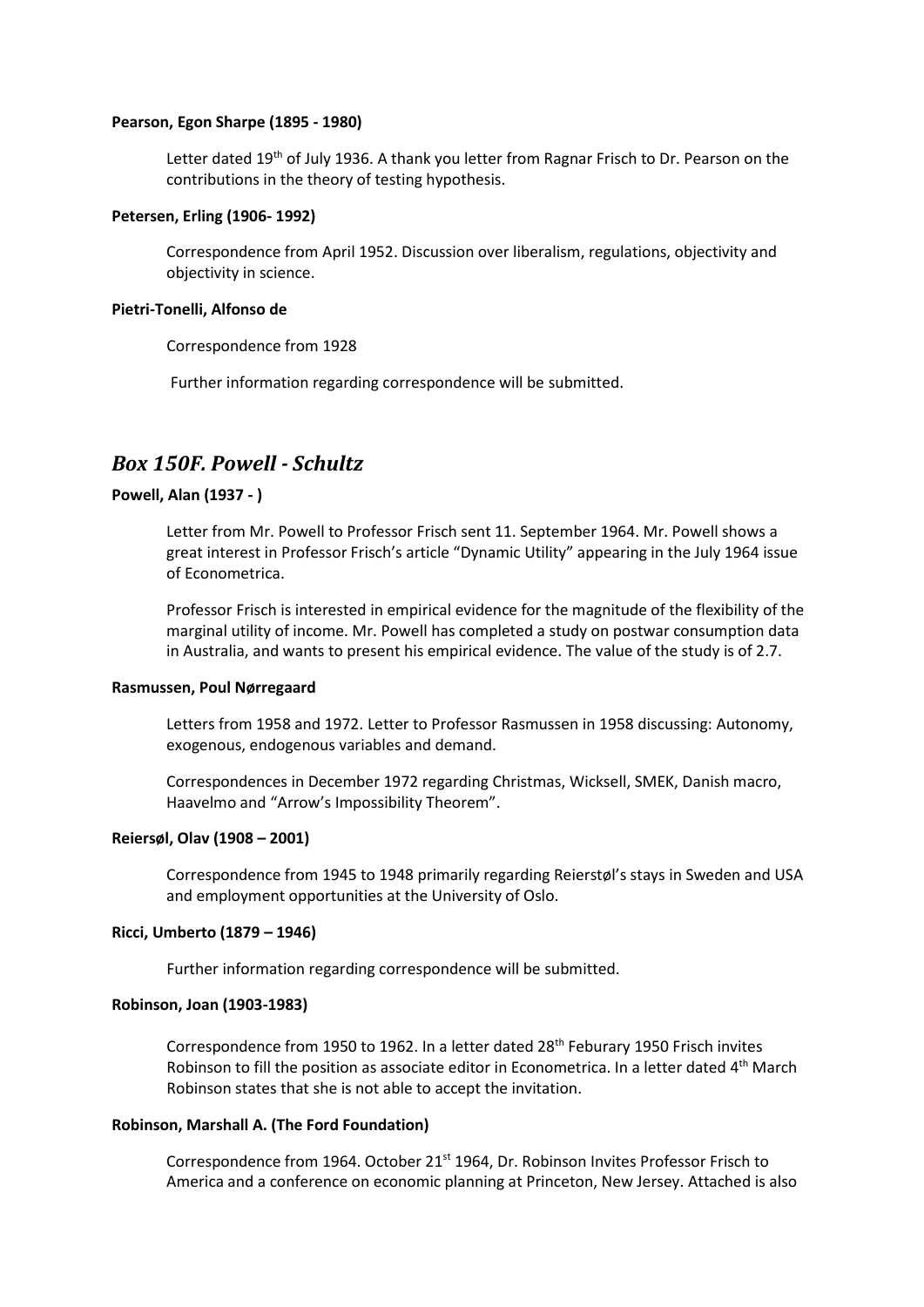the preliminary program, naming speakers as Richard Stone, Arnold Harberger, Thomas Vietorisz, Don Humphrey, W. Arthur Lewis, Alexander Ehrlich, Charles Kindleberger, J.Vanek, Richard Eckaus and Louis Lefeber.

In a letter dated November  $6<sup>th</sup>$  1964 Professor Frisch appreciates the invitation, but due to his work on nonplex method of solving nonlinear programming and other invitations to Holland and the Soviet Union, he is not able to accept the invitation.

# **Roos, Charles Frederick (1901 – 1958)**

Correspondence from 1928 to 1935.

Further information regarding correspondence will be submitted.

# **Roy, René (1894 – 1977)**

Further information regarding correspondence will be submitted.

# **Rygg, Nicolai (1872 – 1957)**

Correspondence from 1935 to 1939. The first to letters from Mr. Rygg to Professor Frisch, dated January  $11<sup>th</sup>$  and  $12<sup>th</sup>$  of 1935 revolves around "Circulation planning: Proposal for a National Organization of a Commodity and Service Exchange" and "Den tekniske organisasjon av New York Stock Exchange".

A letter from Professor Frisch to Mr. Rygg dated 17.March 1938. Professor Frisch wants one of the employees of "Norges Bank" (The central bank) to help him with his research of "Den økonomiske Strukturoversikt for Norge". The employee is Myhrvoll Jensen. In his response on March 28th 1938 Mr. Rygg suggests that Myhrvoll Jensen may help Professor Frisch in the afternoons, while still being employed by Norges Bank.

In his response 8. April 1938 Professor Frisch confirms that he hired Myhrvoll Jensen for work in the afternoons.

A final letter from Mr. Rygg dated 23<sup>rd</sup> of February 1939 thanks Professor Frisch for sending a copy of "Notater til grunnkursus I økonomisk teori" (lecture notes).

#### **Rødseth, Tor (1928 – 2007)**

Letter from Professor Frisch to Mr. Rødseth from May 29. 1958. The letter revolves around non-linear programming and an article in the magazine "Sosialøkonomen". Subjects discussed graphical solutions, unconditional maxima, conditional maxima and number of variables.

#### **Sadek, Yousry**

Further information regarding correspondence will be submitted.

#### **Seligman, E.R.A. (1861 – 1939)**

Correspondence from 1928

Further information regarding correspondence will be submitted.

#### **Schams, Ewald (1889 – 1955)**

Correspondence from 1924 to 1933.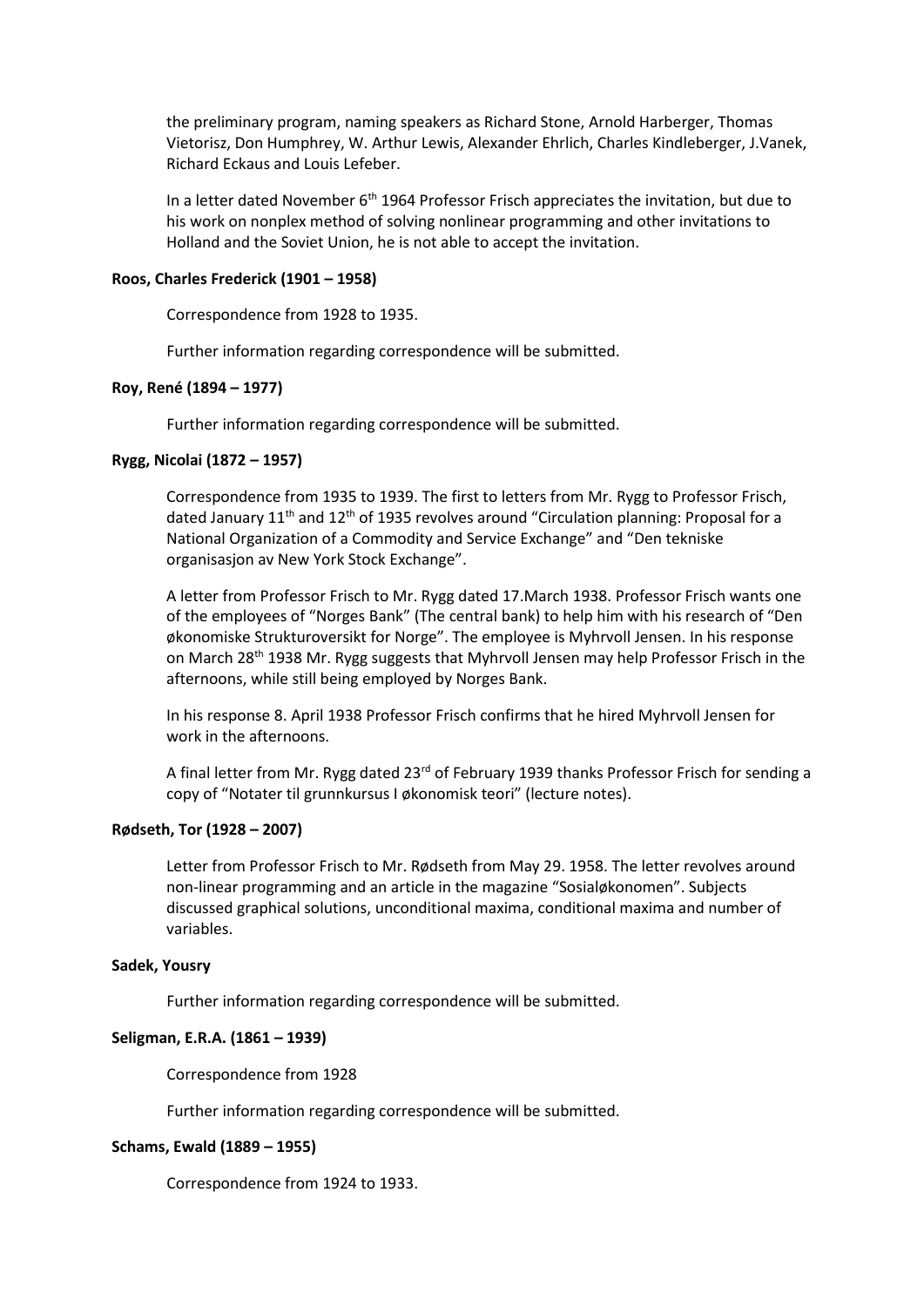Mentioning of "Sur un probleme d'economie pure", "The analysis of statistical time series", Irving Fisher and the European section of Econometric society, Econometrica.

Discussions of Dr. Schams helping in the editorial work of Econometrica, and a possibility of Dr. Schams to publish an article in the paper.

#### **Schneider, Erich (1900 – 1970)**

Correspondence from 1931 to 1960. Conversations about the German office of the research foundation.

In 1931 Dr. Schneider shows great interest in the paper "Einige Punkte einer Preistheorie mit Boden und Arbeit als Produktionsfaktoren".

Dr. Schneider shows his admiration of "Sur un probleme d'economie pure", and he wishes to receive an example of the paper on time series analysis. Dr. Schneider mentions that Professor Schumpeter made him aware of this interesting paper.

Further mentioning of Professor Irving Fischer, "Die Kosenanalyse", meeting of econometric society in New Orleans, Professor Frisch wants Dr. Schneider to publish in Econometrica.

August and September of 1932 the correspondence revolves around a meeting in Paris, where Dr. Schneider is going to give to speeches, "Cunstruction statistique des courbes de cout de revient" (cost curves) and "Polypole de production non-jointe".

Professor Frisch and Dr. Schneider also spend some time together in Dortmund in 1932. Professor Frisch sends over a copy of his lectures at Yale.

Dr. Schneider sends a mathematical problem to Professor Frisch. Professor Frisch reaches out to the Dean at Yale, suggesting making Dr. Schneider a professor there. However due to financial problems Yale cannot afford it.

Professor Frisch wants to publish a summary of some work of Dr. Schneider, in Econometrica (1933). Dr. Schneider asks Professor Frisch if he could quote from his lectures on productivity, at Yale.

Further correspondence over Thünen, Cournot, Wicksell, Alfred Marshall, Leyden meeting, Rockefeller Foundation, productivity theory in 1934. Attached in the Frisch, Ragnar to Schneider, Eric file is also a letter from Professor Frisch to the university-library asking if Dr. Schneider may gain access to the library.

Correspondence in 1934 about a meeting in Stresa, a postcard sent from Dr. Schneider from Tottenham Court Road in London, van Sickle, Keynes, London School of Economics, Dr. Schneider is in Copenhagen, isoquants, Rye Clausen, Lutfalla and a report Dr. Schneider is going to write with him, an MS by Morgenstern, Irving Fischer, Roos, Professor Frisch thanks Dr. Schneider for a copy of "Theorie der Produktion", Tinbergen objects publishing "Theorie der Produktion" because he finds it too much of a textbook and a lot of material has already been covered by Professor Frisch himself.

Correspondence in 1935 revolves around "Confluence Analysis" , Tinbergen's survey on Business Cycle Theory, Kühne and his work "Exakte Nationalökonomie" , Dr. Schneider's criticism of Mackenroth, Dr. Thor Andersson, "Diplom-Volkswirt" and the German examination leading to this title, Professor Frisch asks Dr. Schneider if he is willing to translate his paper "Polypoly Theory", Economic meeting in Namur which Dr. Schneider is not able to attend.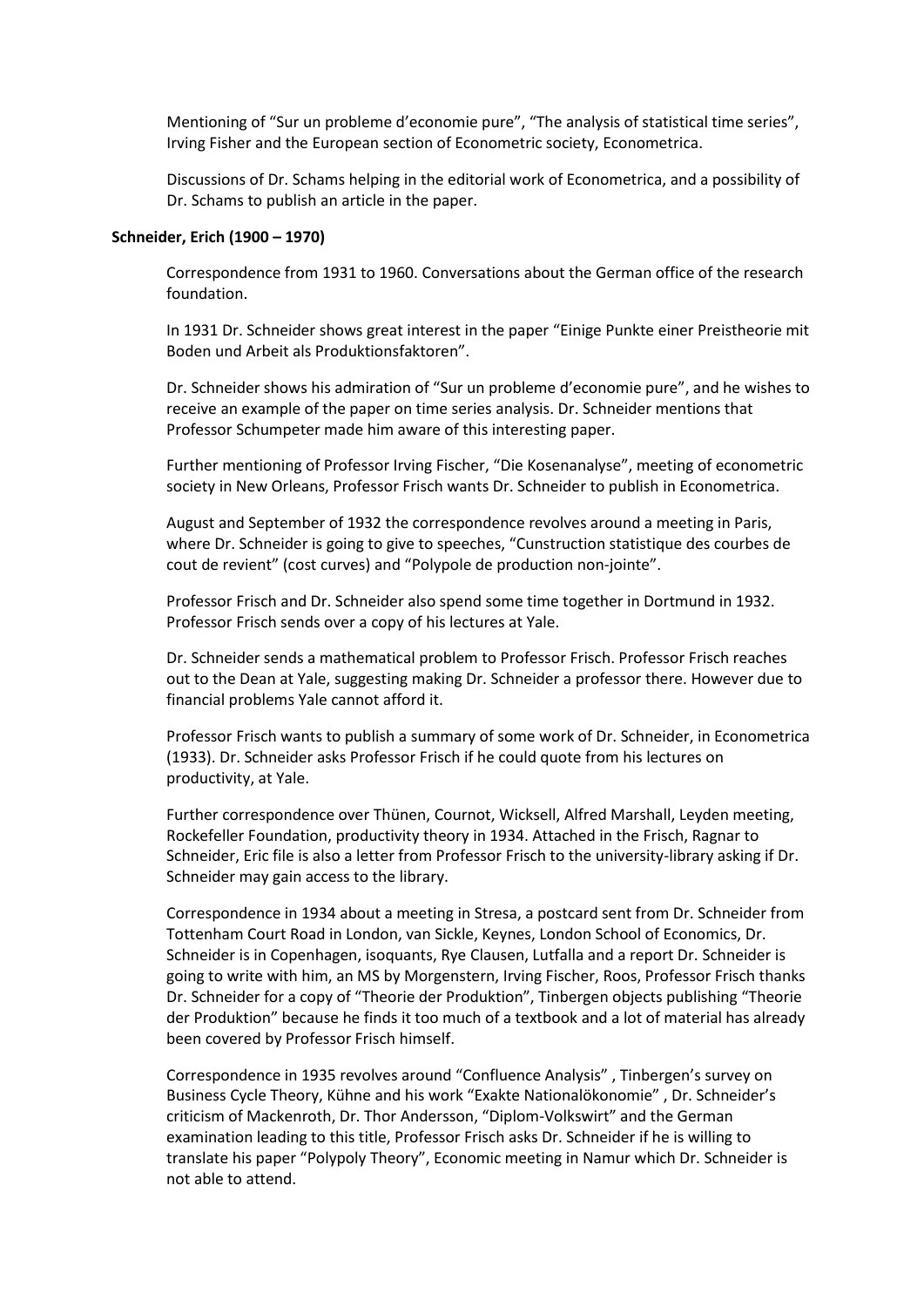Correspondence 1936; Professor Frisch congratulates Mr. Schneider in becoming a professor at the university of Aarhus.

In the period, prior to and during the Second World War there is not a lot of correspondence, just some letters.

Correspondence in 1955 revolves around Mr. Martin Bender, a student in the fields of engineering and Economics. Professor Frisch wants to set up a meeting between Mr. Bender and Professor Schneider, but unfortunately Professor Schneider is not able to meet up with Mr. Bender.

Correspondence in 1960 revolves around the April edition of Econometrica, Ischboldin's article and their meeting in Tokyo.

The file also contains a paper on Erich Schneider's death and funeral information. Also a letter from the widow of Professor Schneider.

### **Schultz, Henry (1893 – 1938)**

Letter from March 6<sup>th</sup>, 1929 from Mr. Schultz to Professor Frisch. Courtesy letter for receiving a copy of the paper on "Changing Harmonics and Other General Types of Components on Empirical Studies". Short mentioning of the points of inflection of statistical "cycles".

# *Box 150G. Schumpeter – Vecchio*

#### **Schumpeter, Joseph Alois (1883 – 1950)**

Further information regarding correspondence will be submitted.

#### **Slutsky, Eugen (1880 – 1948)**

Further information regarding correspondence will be submitted.

#### **Staehle, Hans (1902 – 1960)**

Further information regarding correspondence will be submitted.

#### **Stang, Fredrik**

**Correspondence from 1926 and 1929.** A letter from Professor Stang to Mr. Frisch dated 19th of April 1926. In a correspondence from 1929, mentioning the University of Milano and "The stabilization of Profit in the commercial Enterprises, Reserve, Funds and Risks".

The file also contains a letter from Johs Thv. Thomassen

#### **Steffensen, Johan F.**

Correspondence from 1925

Further information regarding correspondence will be submitted.

#### **Stenersen, Rolf E. (1899 – 1978)**

Further information regarding correspondence will be submitted.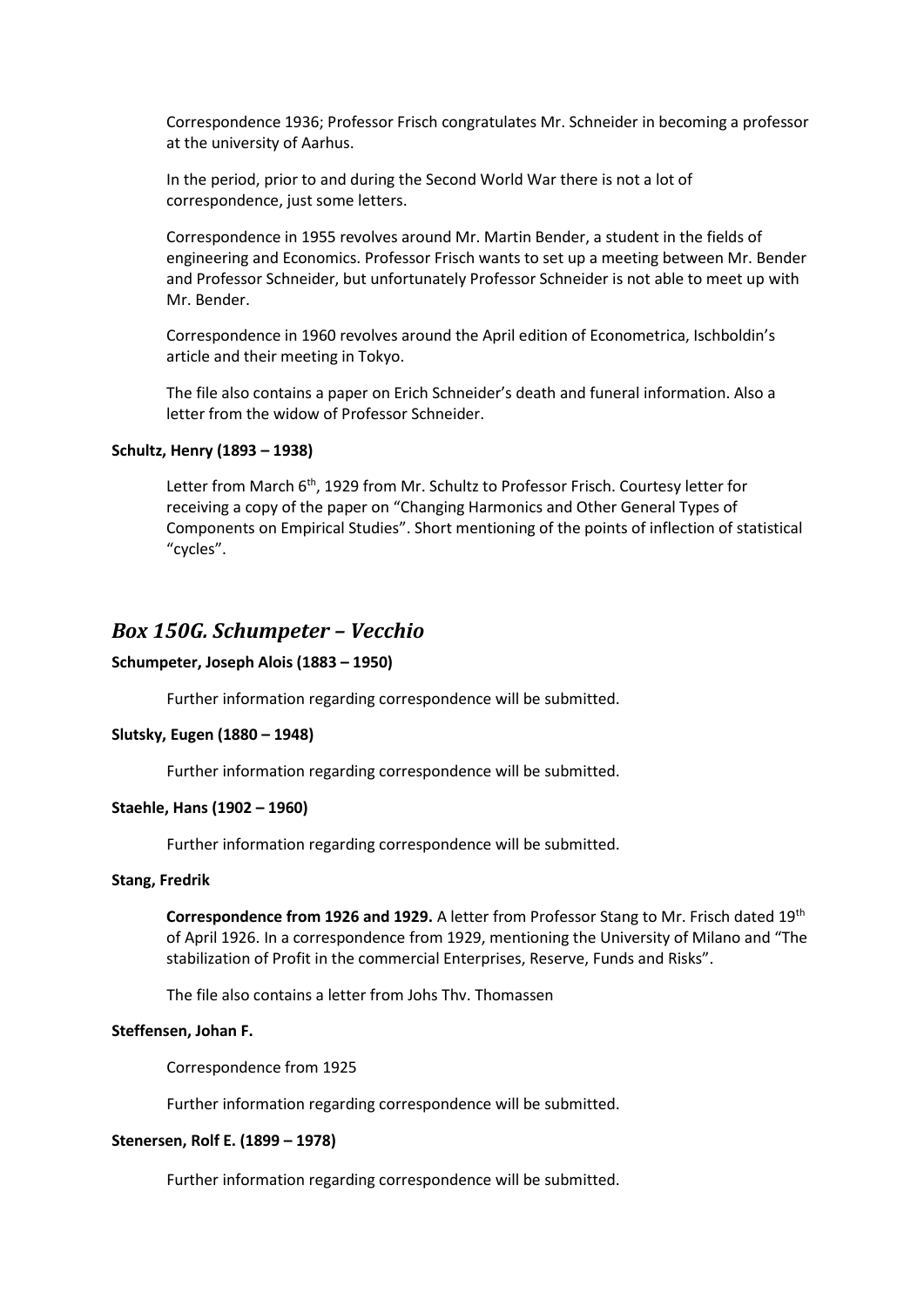# **Stone, Richard (1913 - 1991)**

Further information regarding correspondence will be submitted.

# **Sverdrup, Erling (1917 – 1994)**

Further information regarding correspondence will be submitted.

# **Taussig, Frank William (1859 – 1940)**

Correspondence from 1924 to 1939.

Leontief mentioned in a letter from may 1934.

# **Tinbergen, Jan (1903 – 1994)**

Further information regarding correspondence will be submitted.

#### **Uzawa, Hirofumi (1928-2014)**

Brief correspondence from 1956 regarding Uzawa's manuscript "Note on a Gradient Method"

#### **Vecchio, Gustavo del (1883 – 1972)**

Correspondence from 1928 - 1964

Further information regarding correspondence will be submitted.

# *Box 150H. Vinci - Åkerman*

# **Vinci, Felice**

Further information regarding correspondence will be submitted.

# **Vogt, Johan (1900 – 1991)**

Further information regarding correspondence will be submitted.

# **Waugh, Frederick W. (1898 – 1974)**

The correspondence contains a letter of poor quality and a paper from 1934 sent by Mr. Waugh to Professor Frisch. The paper is called "The Marginal Utility if Money and of Real Income in the United States from 1917 to 1921 and from 1922 to 1932. The paper revolves around utility, marginal utility, and optimization. Mr. Waugh gratefully acknowledges the contribution to the paper done by Professor Frisch and his assistants at the Economic Institute at the University of Oslo.

Further information regarding correspondence will be submitted.

# **Wedervang, Ingvar (1891 – 1961)**

Further information regarding correspondence will be submitted.

#### **Weinberger, Otto (1882 - \*)**